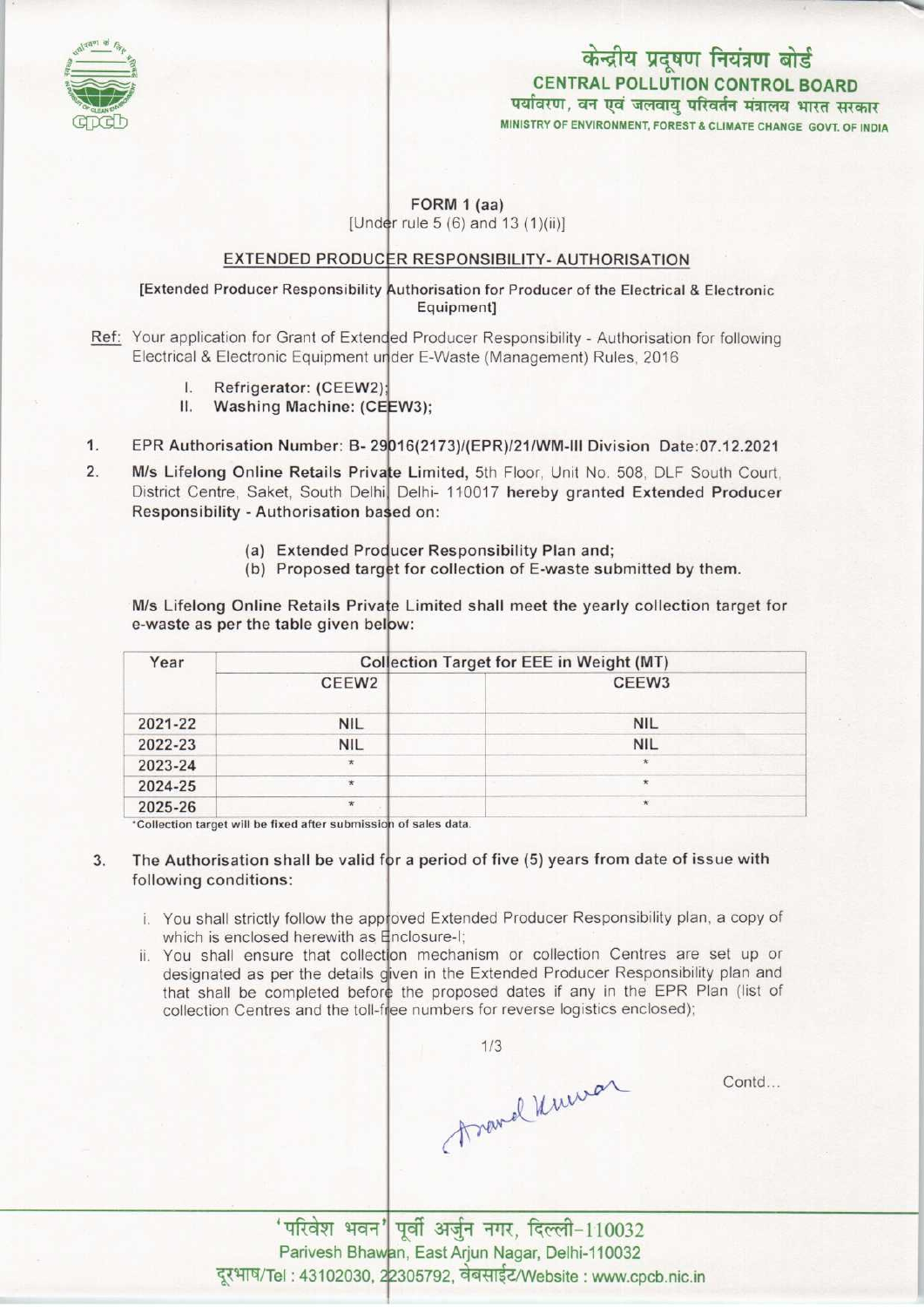

From pre page....

- iii. You shall ensure that all the collected e-waste is channelized to your dismantler/recycler M/s E-waste Recycler India, Shed No 15 Roz ka Meo Industria area Nuh and records shall be maintained at recycler/dismantler and your end
- iv. You shall maintain records, in Form-2 of these Rules, of e-waste and make such records available for scrutiny by Central Pollution Control Board
- v. You shall file annual returns in Form-3 to the Central Pollution Control Board on or before 30th day of June following the financial year to which that returns relates.

### vi. General Terms & Conditions of the Authorisation:

- a. The authorisation shall comply with provisions of the Environment (Protection) Act 1986 and the E-waste (Management) Rules, 2016 made there under
- 1986 and the E-waste (Management) Rules, 2016 made there under;<br>b. The authorisation or its renewal shall be produced for inspection at the request of
- an officer authorised by the Central Pollution Control Board<br>
c. Any change in the approved Extended Producer Responent Any change in the approved Extended Producer Responsibility plan should be informed to Central Pollution Control Board within 15 days on which decision shall be communicated by Central Pollution Control Board within sixty days
- be communicated by Central Pollution Control Board within sixty days;<br>d. It is the duty of the authorised person to take prior permission of the Central<br>Deliving Central Board to also down any cellection contrologists or a Pollution Control Board to close down any collection centre/points or any other facility which are part of the EPR plan;
- facility which are part of the EPR plan;<br>e. An application for the renewal of authorisation shall be made as laid down in sub-
- rule (vi) of rule of 13(1) the E-Waste (Management) Rules, 2016<br>f. The Board reserves right to cancel/amend/revoke the authorisat The Board reserves right to cancel/amend/revoke the authorisation at any time as per the policy of the Board or Government.

#### vii. Additional Conditions: -

- a) That the applicant will submit annual sales data along with annual returns
- b) That the applicant has to ensure that the addresses of collection points provided by them in their EPR Plan are correct and traceable and the collection points/centres are functional;
- c) That the applicant will submit revised application for grant of EPR Authorisation in case of applicant adding/changing PRO or changing its EPR Plan

 $2/3$ Arand Verman

Contd